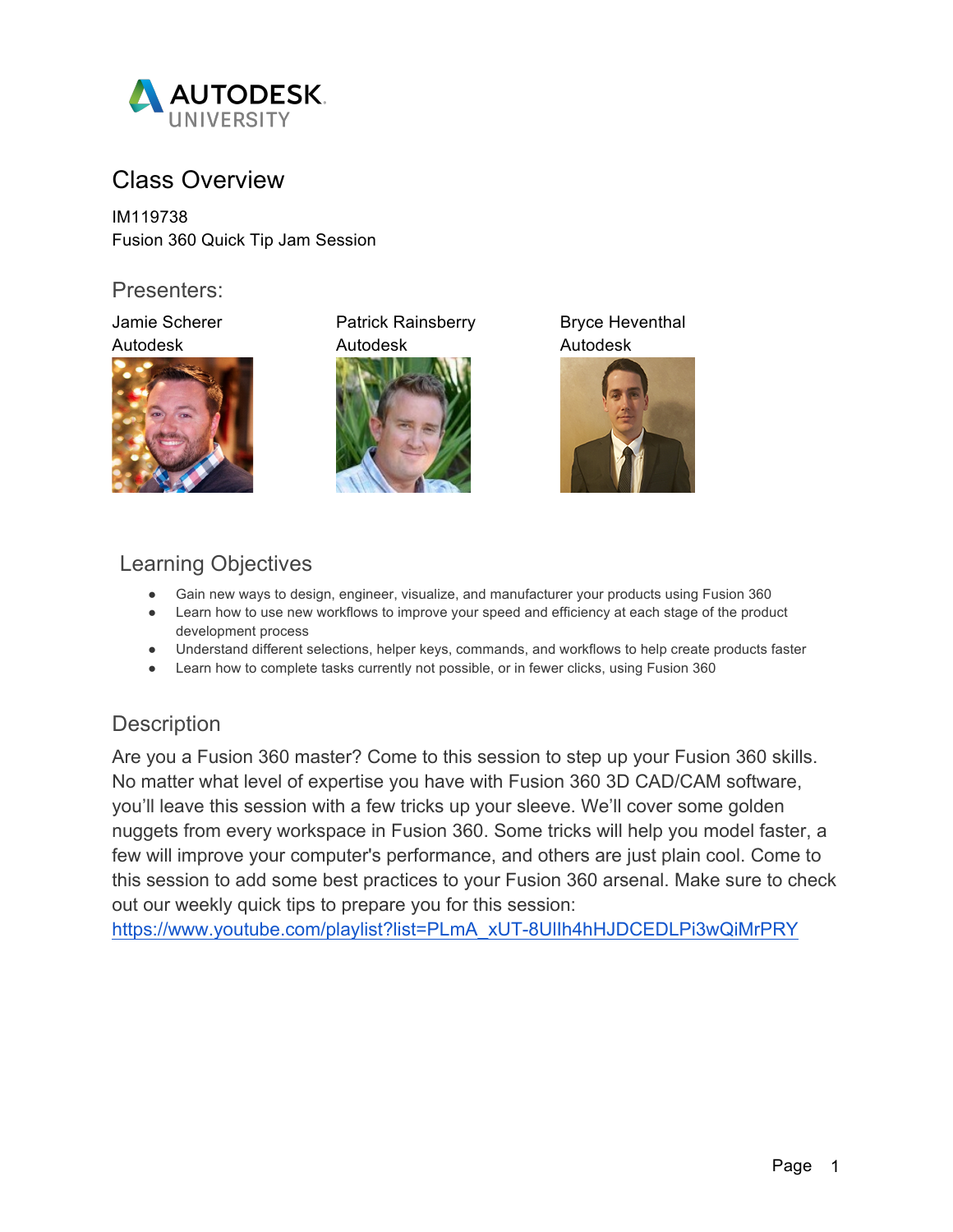

### 5 Favorite Quick Tips

1. 2.  $3.$   $\frac{1}{2}$   $\frac{1}{2}$   $\frac{1}{2}$   $\frac{1}{2}$   $\frac{1}{2}$   $\frac{1}{2}$   $\frac{1}{2}$   $\frac{1}{2}$   $\frac{1}{2}$   $\frac{1}{2}$   $\frac{1}{2}$   $\frac{1}{2}$   $\frac{1}{2}$   $\frac{1}{2}$   $\frac{1}{2}$   $\frac{1}{2}$   $\frac{1}{2}$   $\frac{1}{2}$   $\frac{1}{2}$   $\frac{1}{2}$   $\frac{1}{2}$   $\frac{1}{$ 4. 5.

## 5 New Tips to Start Using Tomorrow

1. 2. 3. 4. 5.

88<br>89

### Our Favorite Tips (Check the box when you see it)

- 1. S-Key
- 2. Midpoint Relationship
- 3. Between two Faces Joint
- 4. T-Splines Alt+Drag
- 5. Move Face/Extrude in Sheet Metal

### Our Favorite Hot-Keys

| 2. Cntl( $\mathcal{H}$ )+Shift+S          |                                  |
|-------------------------------------------|----------------------------------|
| 3. $\text{Cntl}(\mathbb{H})$ +            |                                  |
| 4. $\text{Crit}(\mathbb{H})$ + ALT + DRAG |                                  |
| $5.$ SHIFT + N                            |                                  |
|                                           | 1. Double Middle Mouse Click $=$ |

### Our Favorite Apps

Fusion 360 App store https://apps.autodesk.com/FUSION/en/Home/Index/

- 1. Sheetr
- 2. Boltr
- 3. Slicer for Fusion 360 (FKA 123D Make)
- 4. Bommer
- 5. Visual Styles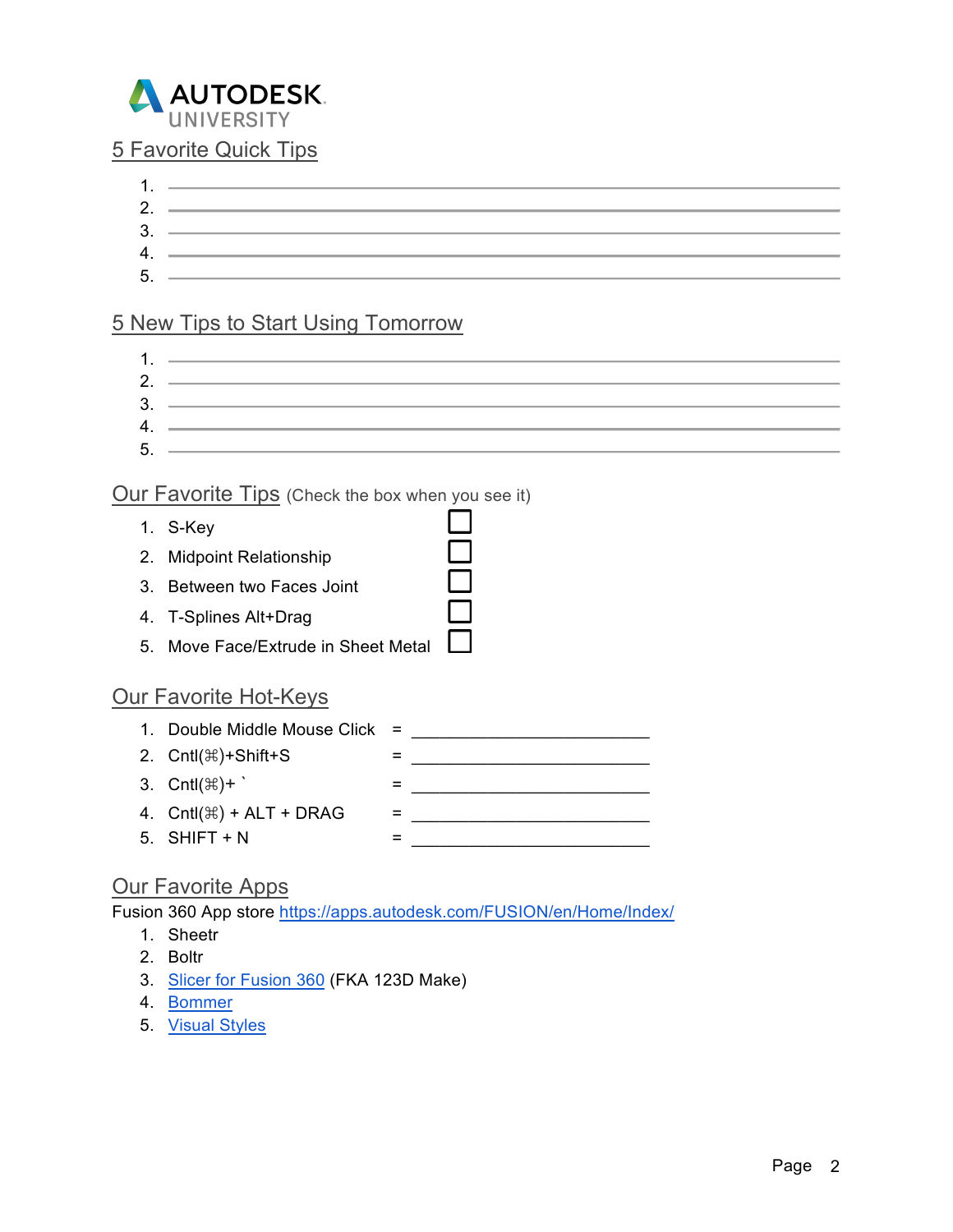

### **Helpful Links**

#### Quick Tip Youtube Playlist https://www.youtube.com/watch?v=N3bzKTeCJRk&list=PLmA\_xUT-8UlIh4hHJDCEDLPi3wQiMrPRY

#### Getting Started w/ Fusion 360

https://www.autodesk.com/products/fusion-360/get-started

#### Keyboard Shortcuts

http://help.autodesk.com/view/fusion360/ENU/?guid=GUID-F0491540-0324-470A-B651- 2238D0EFAC30

#### Support

http://help.autodesk.com/view/fusion360/ENU/?page=support

#### Ideastation

https://forums.autodesk.com/t5/fusion-360-ideastation-request-a/idb-p/125

#### Road Map

https://www.autodesk.com/products/fusion-360/blog/category/roadmap/

#### Forums

https://forums.autodesk.com/t5/fusion-360/ct-p/1234

Great Resources to keep learning:

- 1. Fusion 360 Youtube: https://www.youtube.com/channel/UCiMwMz3RMbW5mbx0iDcRQ2g
- 2. Webinars: https://autodesk.wistia.com/projects/3gp20dlh9j
- 3. NYCCNC: https://www.youtube.com/channel/UCe0IyK4ntgdPTTjsxjvyHPg
- 4. Lars-CADCAMSTUFF: https://www.youtube.com/user/cadcamstuff
- 5. Tyler Beck-TECH & ESPRESSO: https://www.youtube.com/channel/UC\_VEo4EW9xoPPc4ZVmy4X7A/featured
- 6. Titans of CNC: http://academy.titansofcnc.com/category/learn-to-design-in-cad
- 7. Design Academy: https://academy.autodesk.com/getting-started-fusion-360